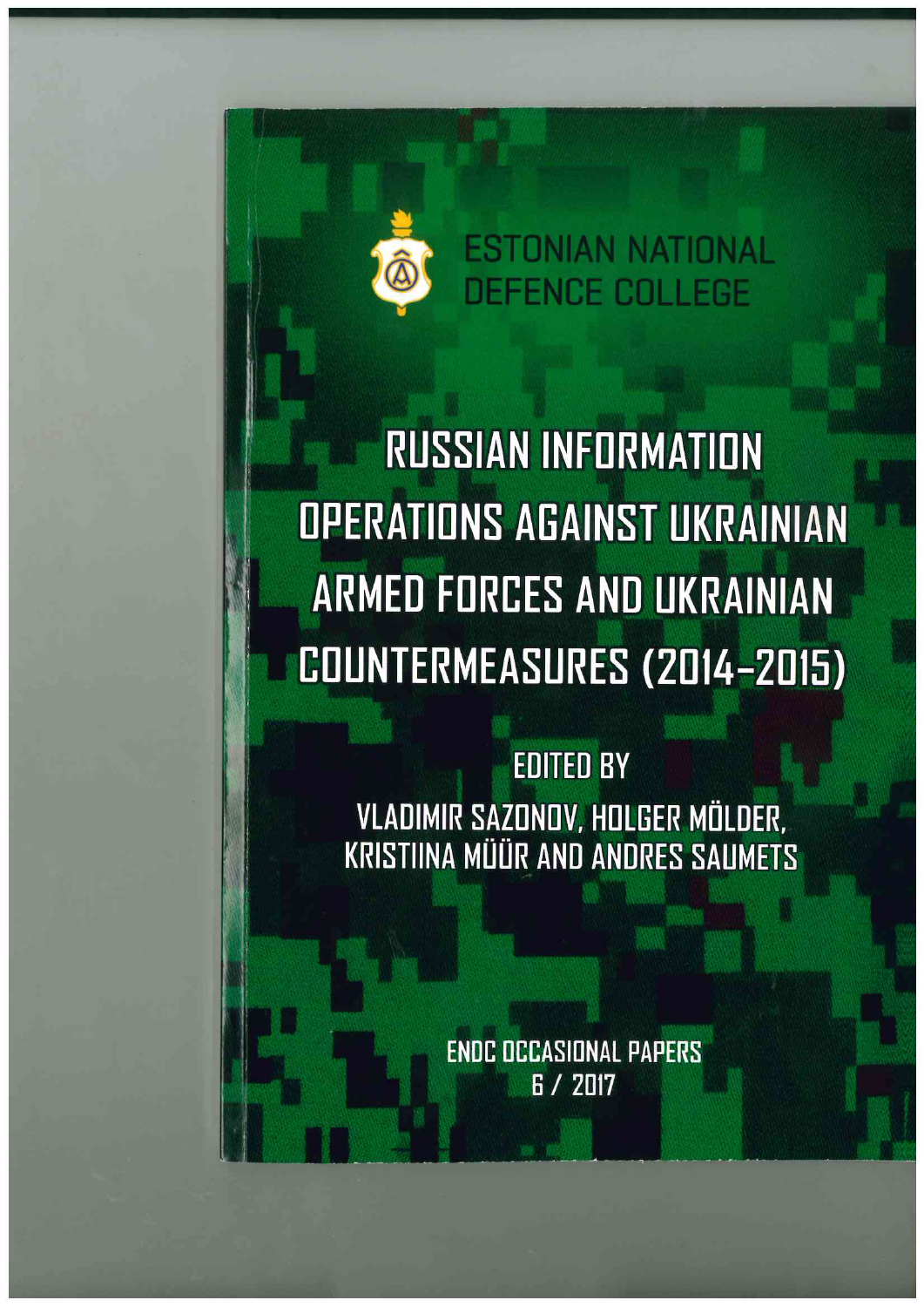# **RUSSIAN INFORMATION OPERATIONS AGAINST UKRAINIAN ARMED FORCES AND UKRAINIAN COUNTERMEASURES (2014-2015)**

SERIES EDITORS: ANDRES SAUMETS AND KARL SALUM

-·-

EDITORS: VLADIMIR SAZONOV, HOLGER MÖLDER, KRISTIINA MÜÜR AND ANDRES SAUMETS

AUTHORS: VLADIMIR SAZONOV, KRISTIINA MÜÜR, HOLGER MÖLDER, IGOR KOPÕTIN, ZDZISLAW SLIWA, ANDREI ŠLABOVITŠ AND RENÉ VÄRK

> ENDC OCCASIONAL PAPERS 6/2017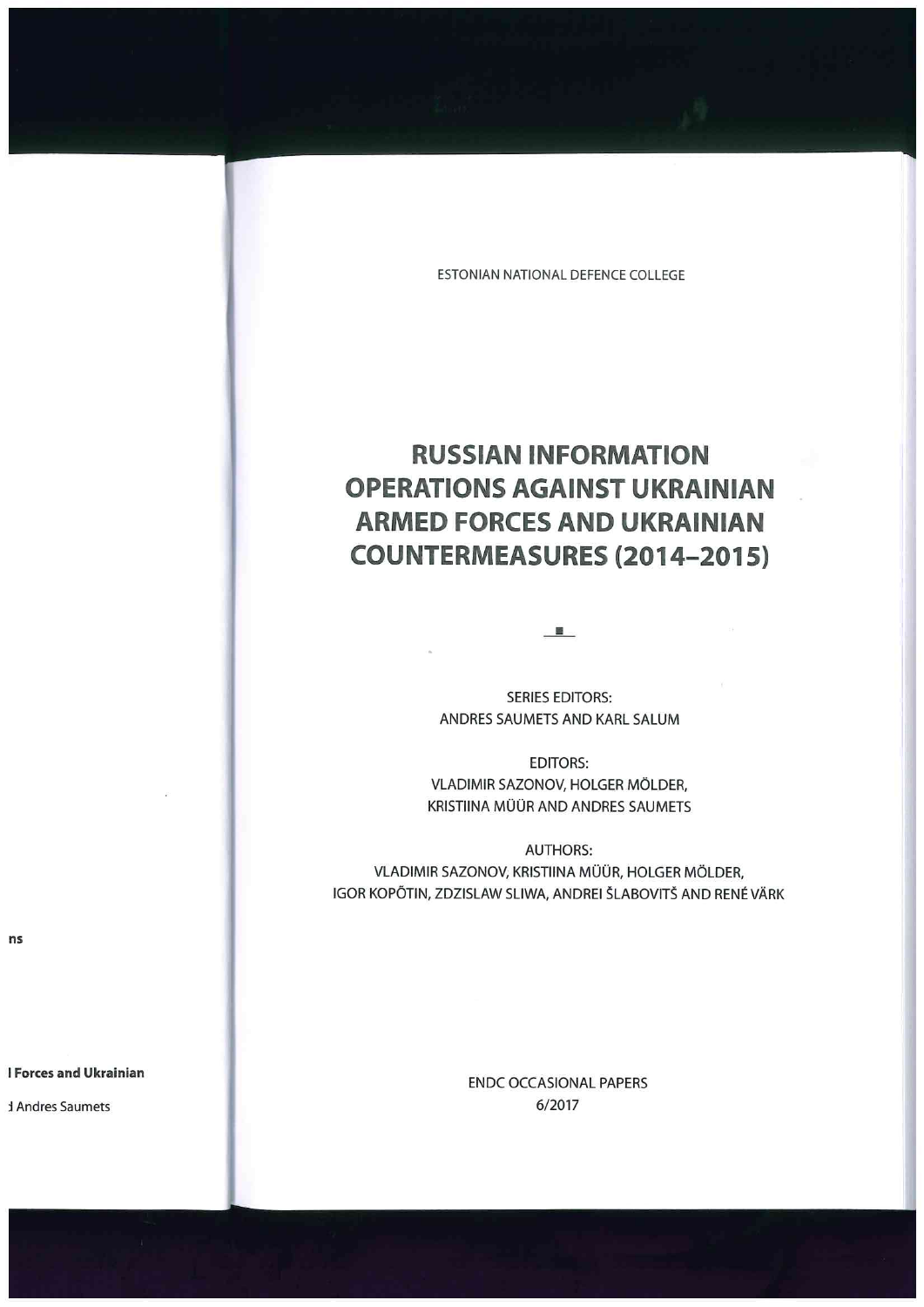#### **ENDC OCCASIONAL PAPERS**

**Peatoimetaja** / **Editor-in-chief: Andres Saumets** (Estonia)

**Toimetuskolleegium** / **Editorial Board: Sten Allik** (Estonia) **Wilfried Gerhard** (Germany) **Ken Kalling** (Estonia) **Jörg Keller** (Germany) **Enno Mots** (Estonia) **Erik Miinnik** (Estonia) **Andreas Pawlas** (Germany)

**Nele Rand** (Estonia) **Claus Freiherr von Rosen** (Germany) **Karl Salum** (Estonia) **Vladimir Sazonov** (Estonia) **Volker Stlimke** (Germany) **René Värk** (Estonia)

**Keeletoimetajad** / **Language Editors: Collin W. Hakkinen** (USA) **Reet Hendrikson** (Estonia) **Marika Kullamaa** (Estonia) **Epp Leete** (Estonia) **Amy Christine Tserenkova** (USA)

**Nouandev kogu** / **International Advisory Committee:** 

**Martin Herem** (Committee Manager, Estonia) **Hubert Annen** (Switzerland) **Richard H. Clevenger** (USA) Angelika Dörfler-Dierken (Germany) **Sharon M. Freeman-Clevenger** (USA) **Thomas R. Kämmerer (Germany) Jakob Klibarsepp** (Estonia) **Ants Laaneots** (Estonia) **Tonu Lehtsaar** (Estonia)

**Rain Liivoja** (Australia) **Gale A. Mattox** (USA) **Ago Pajur** (Estonia) **Robert Rollinger** (Austria) **Michael N. Schmitt** (USA) **Peeter Tulviste (Estonia)**  $\Phi$ **Martti Turtola** (Finland) **Zdzislaw Sliwa** (Poland)

| Väljaandja ja autoriõigus / Publisher and Copyright: | Kaitseväe Ühendatud Õppeasutused, 2016 |
|------------------------------------------------------|----------------------------------------|
| Toimetuse kontakt / Editorial Contact:               | Riia 12, 51013 Tartu, Estonia          |
|                                                      | Tel: +372 717 6207                     |
|                                                      | E-mail: andres.saumets@mil.ee          |
| Ajakirja koduleht / Homepage of the Journal:         | www.ksk.edu.ee/publikatsioonid         |
| Kaastööd / Address for Submission:                   | publikatsioonid@mil.ee                 |
| Kirjastus / Publishing House:                        | Eesti Ülikoolide Kirjastus, www.eyk.ee |
|                                                      |                                        |

ISSN 2382-7122 (print)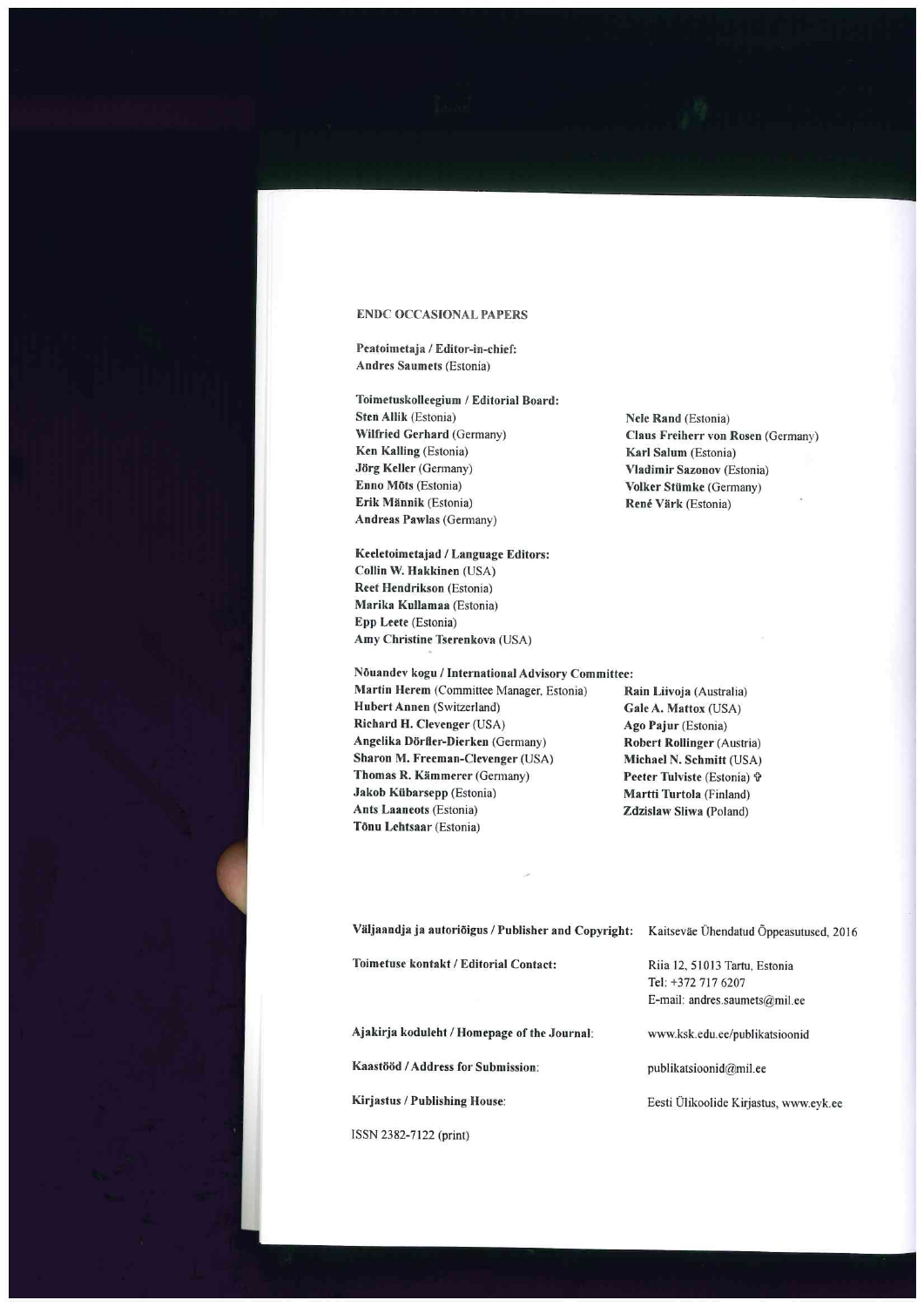## **CONTENTS**

-·-

|                                                                                                                                                  | 7  |
|--------------------------------------------------------------------------------------------------------------------------------------------------|----|
| <b>INTRODUCTION: RUSSIAN HYBRID AND INFORMATION</b><br><b>Vladimir Sazonov and Kristiina Müür</b>                                                | 9  |
| "HYBRID WARFARE" - THE MILITARY SECURITY DOMAIN'S<br>Zdzislaw Sliwa                                                                              | 13 |
| Vladimir Sazonov and Holger Mölder                                                                                                               | 28 |
| OVERVIEW OF THE POLITICAL EVENTS OF 2014-2015<br><b>Holger Mölder</b>                                                                            | 34 |
| OVERVIEW OF MILITARY EVENTS IN EASTERN UKRAINE<br>Andrei Šlabovitš<br>With contributions by Vladimir Sazonov                                     | 38 |
| René Värk                                                                                                                                        |    |
| METHODS AND TOOLS OF RUSSIAN INFORMATION<br>OPERATIONS USED AGAINST UKRAINIAN ARMED FORCES:<br>Vladimir Sazonov, Kristiina Müür and Igor Kopõtin | 52 |
| THE UKRAINIAN COUNTERMEASURES TO RUSSIA'S<br>Igor Kopõtin<br>With contributions by Vladimir Sazonov                                              | 67 |